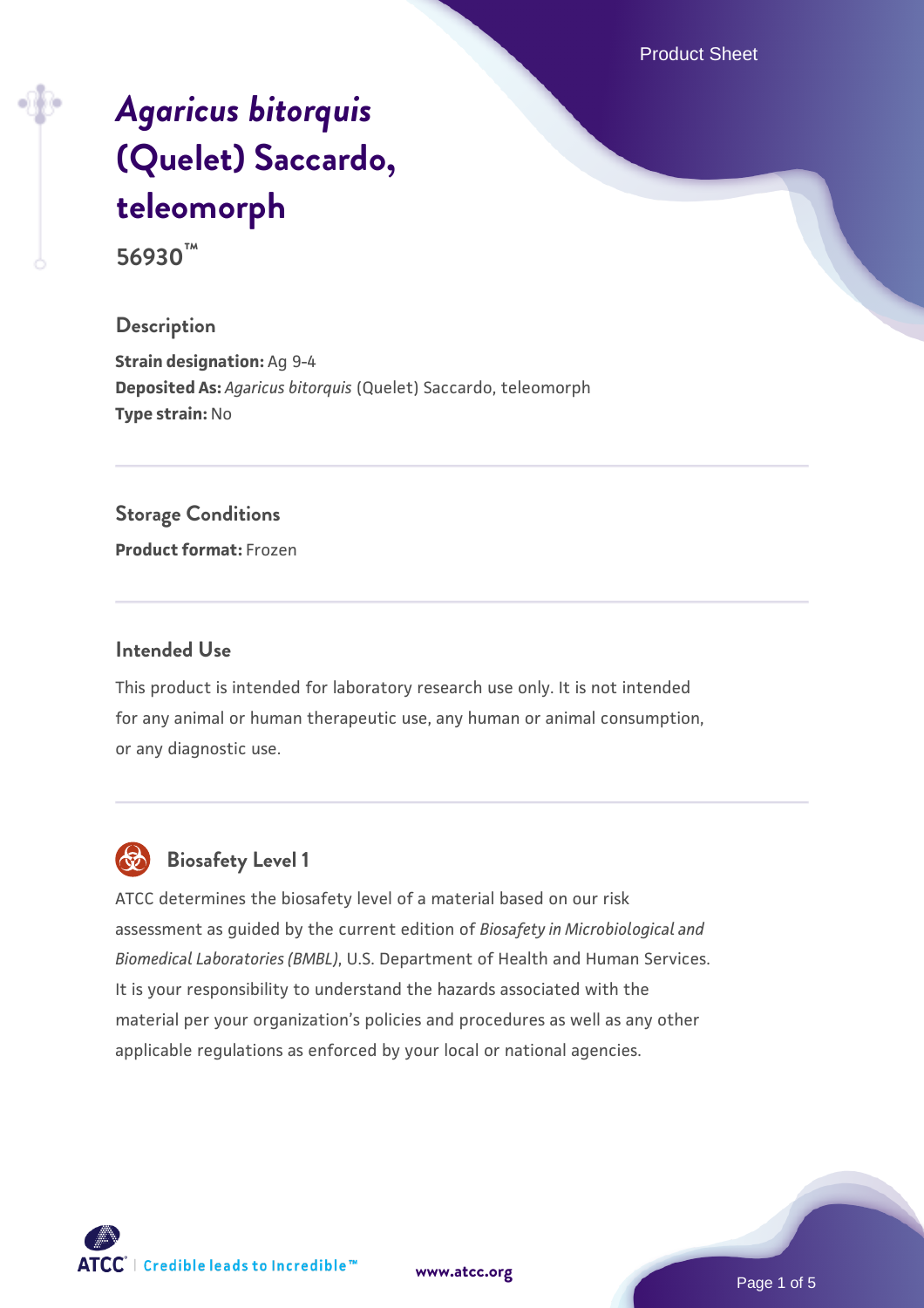ATCC highly recommends that appropriate personal protective equipment is always used when handling vials. For cultures that require storage in liquid nitrogen, it is important to note that some vials may leak when submersed in liquid nitrogen and will slowly fill with liquid nitrogen. Upon thawing, the conversion of the liquid nitrogen back to its gas phase may result in the vial exploding or blowing off its cap with dangerous force creating flying debris. Unless necessary, ATCC recommends that these cultures be stored in the vapor phase of liquid nitrogen rather than submersed in liquid nitrogen.

# **Certificate of Analysis**

For batch-specific test results, refer to the applicable certificate of analysis that can be found at www.atcc.org.

## **Growth Conditions**

**Medium:**  [ATCC Medium 336: Potato dextrose agar \(PDA\)](https://www.atcc.org/-/media/product-assets/documents/microbial-media-formulations/3/3/6/atcc-medium-336.pdf?rev=d9160ad44d934cd8b65175461abbf3b9) **Temperature:** 26°C

## **Material Citation**

If use of this material results in a scientific publication, please cite the material in the following manner: *Agaricus bitorquis* (Quelet) Saccardo, teleomorph (ATCC 56930)

## **References**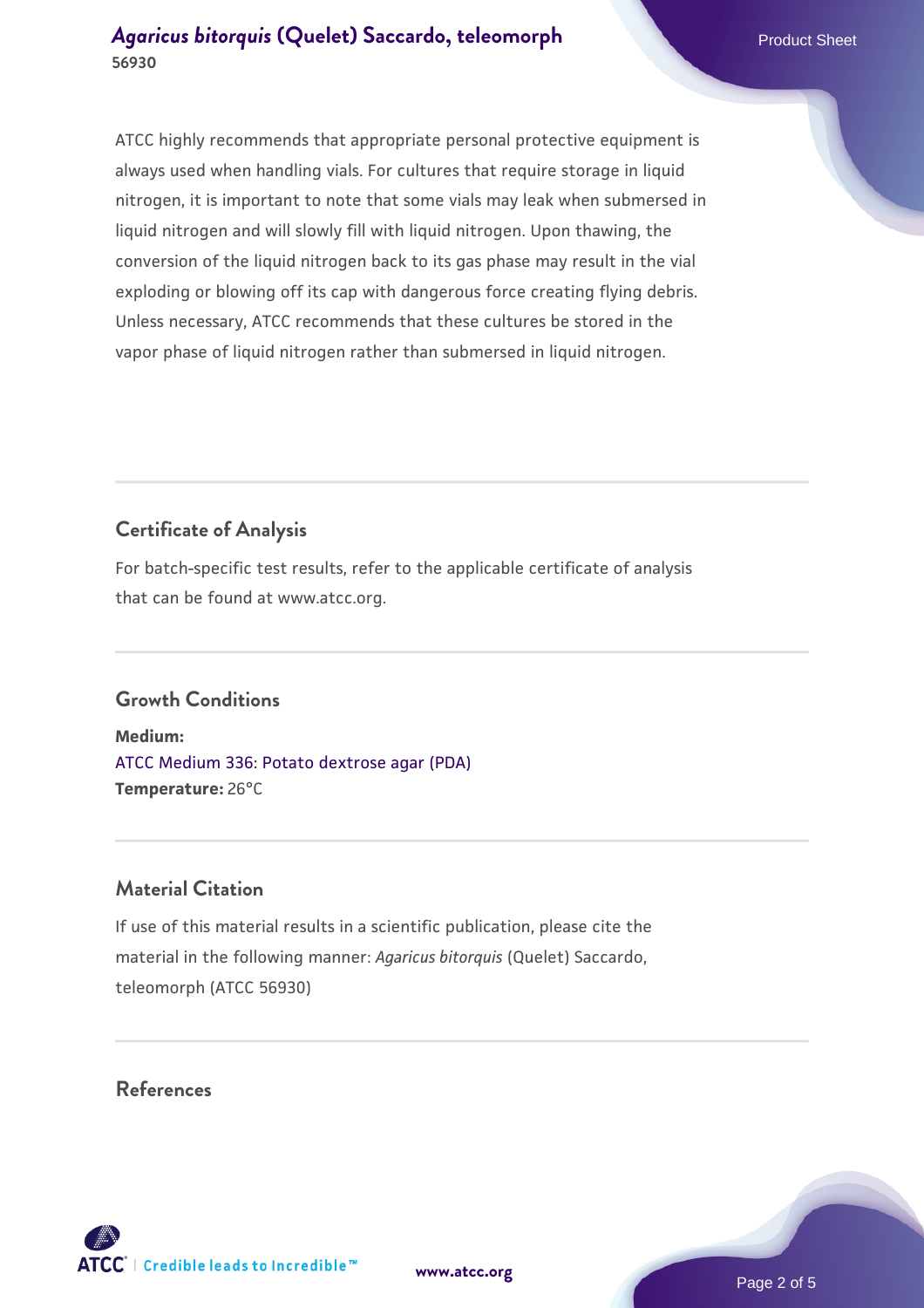References and other information relating to this material are available at www.atcc.org.

#### **Warranty**

The product is provided 'AS IS' and the viability of ATCC® products is warranted for 30 days from the date of shipment, provided that the customer has stored and handled the product according to the information included on the product information sheet, website, and Certificate of Analysis. For living cultures, ATCC lists the media formulation and reagents that have been found to be effective for the product. While other unspecified media and reagents may also produce satisfactory results, a change in the ATCC and/or depositor-recommended protocols may affect the recovery, growth, and/or function of the product. If an alternative medium formulation or reagent is used, the ATCC warranty for viability is no longer valid. Except as expressly set forth herein, no other warranties of any kind are provided, express or implied, including, but not limited to, any implied warranties of merchantability, fitness for a particular purpose, manufacture according to cGMP standards, typicality, safety, accuracy, and/or noninfringement.

#### **Disclaimers**

This product is intended for laboratory research use only. It is not intended for any animal or human therapeutic use, any human or animal consumption, or any diagnostic use. Any proposed commercial use is prohibited without a license from ATCC.

While ATCC uses reasonable efforts to include accurate and up-to-date information on this product sheet, ATCC makes no warranties or representations as to its accuracy. Citations from scientific literature and patents are provided for informational purposes only. ATCC does not warrant



**[www.atcc.org](http://www.atcc.org)**

Page 3 of 5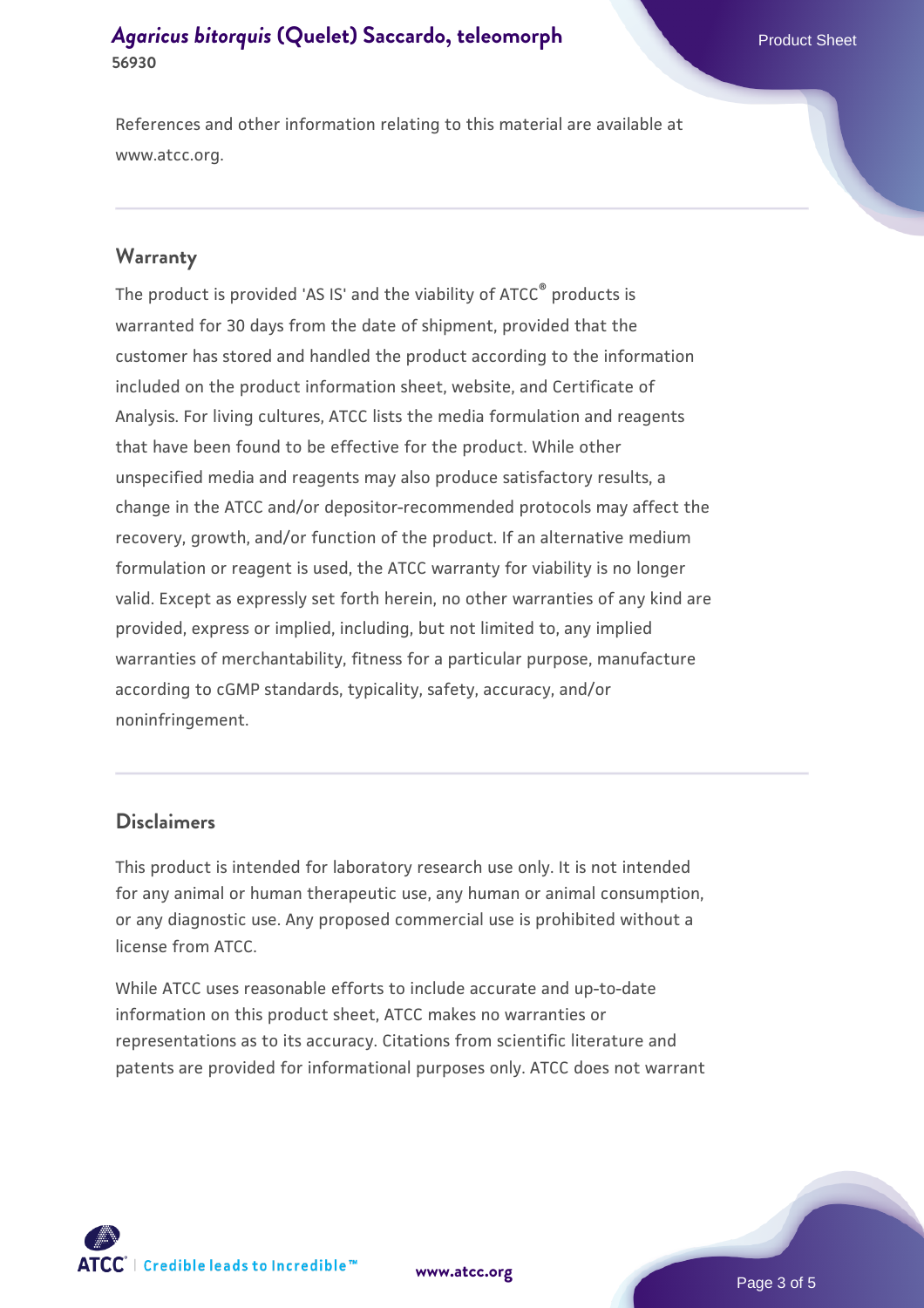that such information has been confirmed to be accurate or complete and the customer bears the sole responsibility of confirming the accuracy and completeness of any such information.

This product is sent on the condition that the customer is responsible for and assumes all risk and responsibility in connection with the receipt, handling, storage, disposal, and use of the ATCC product including without limitation taking all appropriate safety and handling precautions to minimize health or environmental risk. As a condition of receiving the material, the customer agrees that any activity undertaken with the ATCC product and any progeny or modifications will be conducted in compliance with all applicable laws, regulations, and guidelines. This product is provided 'AS IS' with no representations or warranties whatsoever except as expressly set forth herein and in no event shall ATCC, its parents, subsidiaries, directors, officers, agents, employees, assigns, successors, and affiliates be liable for indirect, special, incidental, or consequential damages of any kind in connection with or arising out of the customer's use of the product. While reasonable effort is made to ensure authenticity and reliability of materials on deposit, ATCC is not liable for damages arising from the misidentification or misrepresentation of such materials.

Please see the material transfer agreement (MTA) for further details regarding the use of this product. The MTA is available at www.atcc.org.

## **Copyright and Trademark Information**

© ATCC 2021. All rights reserved. ATCC is a registered trademark of the American Type Culture Collection.

#### **Revision**

This information on this document was last updated on 2021-05-19

### **Contact Information**



**[www.atcc.org](http://www.atcc.org)**

Page 4 of 5